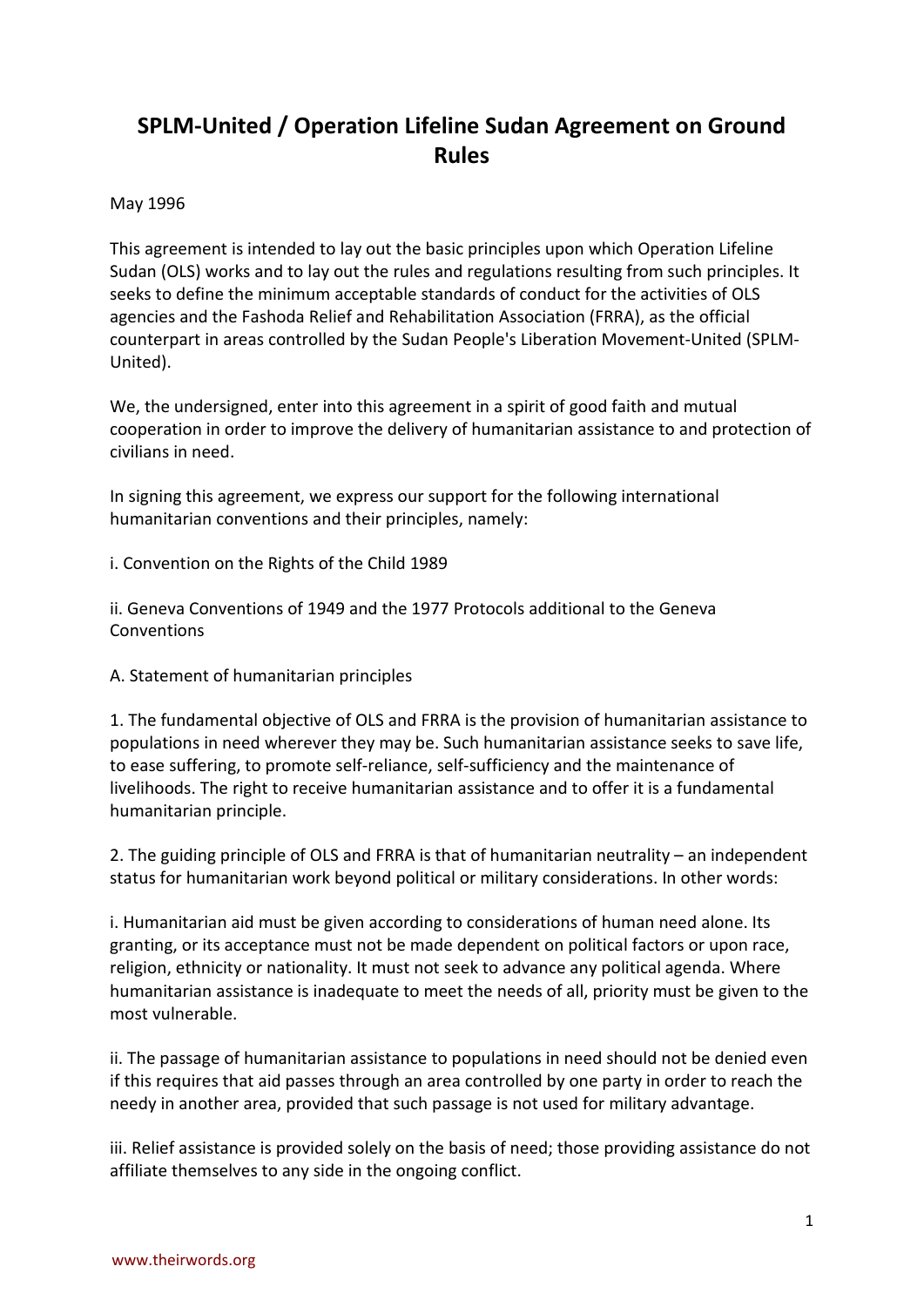iv. The only constraints on responding to humanitarian need should be those of resources and practicality.

3. All humanitarian assistance provided is for the use of identified civilian beneficiaries. Priority must at all time be given to women and children and other vulnerable groups such as the elderly, disabled and displaced people.

4. Those carrying out relief activities under the auspices of OLS must be accountable to the beneficiaries and their representative structures in first place, and to those who fund the activities. This places the following obligations on the various parties:

i. those rendering humanitarian aid have a duty to ensure its appropriate end use. This includes a right to monitor and participate in the distribution of humanitarian aid on the ground in partnership with FRRA.

ii. local authorities, through the FRRA, must ensure that aid is distributed fairly to civilian beneficiaries. Diversion of aid from intended beneficiaries is regarded as a breach of humanitarian principles.

iii. decision-making on the selection of beneficiaries and the monitoring of the use of inputs and resources must be, and be seen to be, transparent and responsive to broad based decision-making at the level of affected communities. Local authorities and relief agencies should involve local representatives of communities in the processes of targeting and monitoring of aid. Where possible, this should be done through the Joint Relief and Rehabilitation Committees which include elected community representatives.

5. OLS is based on the complete transparency of all its activities. This means that local authorities have the right to expect that OLS agencies provide full information regarding the resources to be provided. In return, it is expected that local authorities will report honestly and fairly in all their dealings with OLS with respect to needs identified, populations in need, use of resources, etc.

6. All humanitarian actions should be tailored to local circumstances and aim to enhance, not supplant, locally available resources and mechanisms. Strengthening local capacity to prevent future crises and emergencies and to promote greater involvement of Sudanese institutions and individuals in all humanitarian actions is an integral part of OLS's humanitarian mandate.

7. The fundamental human right of all persons to live in safety and dignity must be affirmed and supported through appropriate measures of protection as well as relief. All those involved in OLS must respect and uphold international humanitarian law and fundamental human rights.

8. Bona fide staff members of OLS agencies and others living, working or travelling in Sudan under the auspices of OLS have the right to go about their business freely and without restraint provided that they adhere to these ground rules and to local laws and customs. In all their dealings, relief workers and local authorities must demonstrate mutual respect.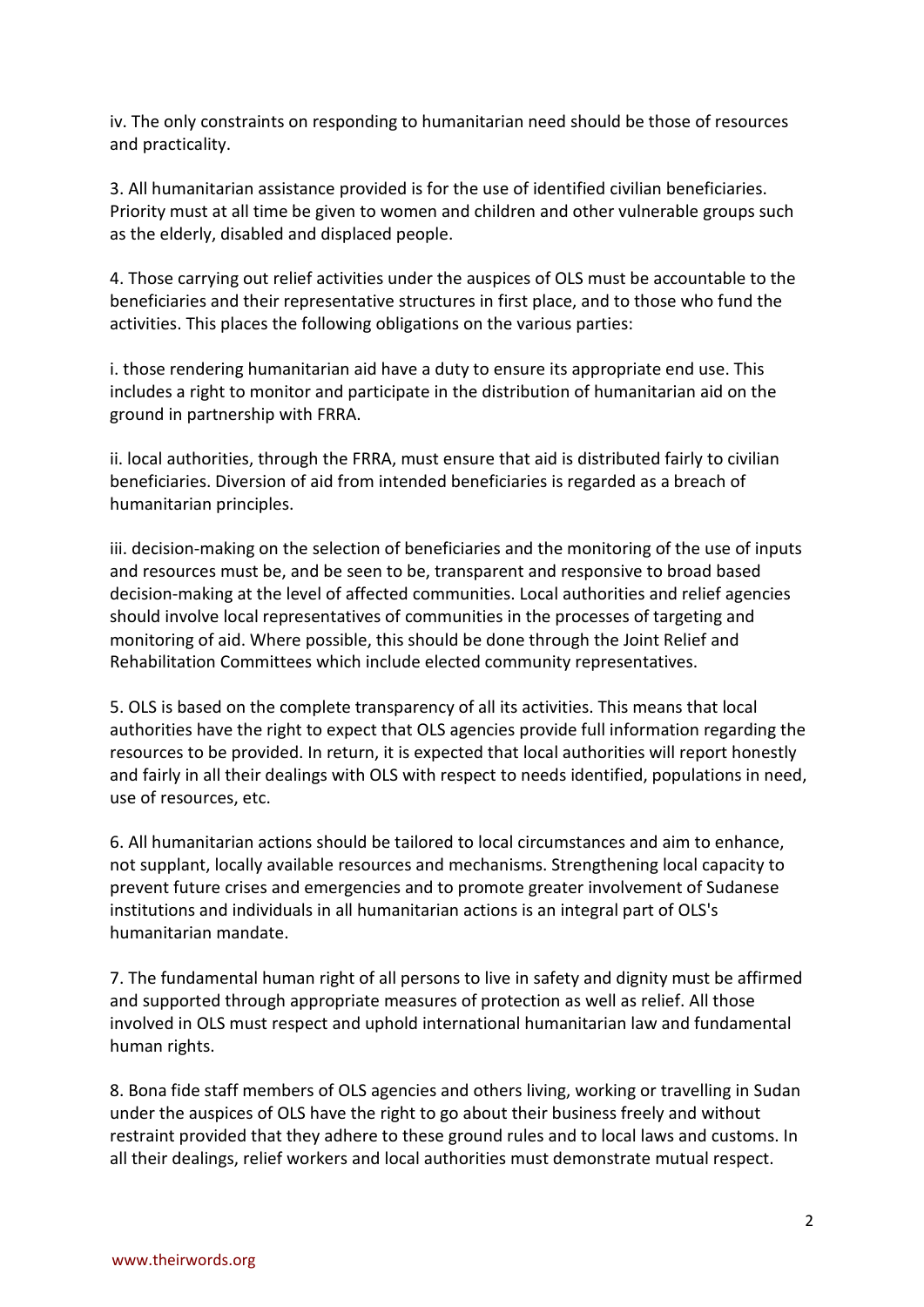## B. Mutual obligations

1. All externally supported programmes and projects in SPLM-United administered areas, must be approved by FRRA (both locally and at FRRA head office) prior to their implementation. NGOs or UN agencies are responsible for ensuring that such approval is obtained in writing. Project implementation should be based upon a letter of understanding between the agency, FRRA and OLS which defines roles, responsibilities and commitments of all sides plus procedures for resolving differences and grievances.

2. All UN/NGO workers are expected to act in accordance with the humanitarian principles previously defined: provision of aid according to need; neutrality, impartiality, accountability and transparency. This includes non-involvement in political/military activity. NGOs and UN agencies must not act or divulge information in a manner that will jeopardise the security of the area.

3. All UN/NGO workers must show respect for cultural sensitivities and for local laws and customs. Relief agencies must ensure that their staff are familiar with these laws and customs.

4. UN agencies and NGOs shall strive to offer the highest possible standards of service to their beneficiaries. This means that all agencies commit themselves to recruiting only those staff judged to have adequate technical and personal skills and experience required for their work.

5. UN agencies and NGOs must ensure that all their staff living, working or visiting Sudan are bearers of valid entry passes from SPLM-United.

6. FRRA must commit itself to the humanitarian principles defined above and not allow itself to be motivated by political, military or strategic interests. It should seek to provide an efficient and effective coordinated information and planning service for relief and rehabilitation activities.

7. The SPLM-United recognizes and respects the humanitarian and impartial nature of UN agencies and those NGOs who have signed a letter of understanding with UNICEF/OLS and FRRA.

8. The FRRA should facilitate the flow of relief goods and services and provide accurate and timely information regarding the needs and the situation of civilians in their areas.

9. Local authorities assume full responsibility, through the FRRA for the safety and Protection of relief workers in areas under their control.

This responsibility includes:

i. Providing an immediate alert to relief workers in potentially insecure areas;

ii. facilitation of safe relocation when necessary;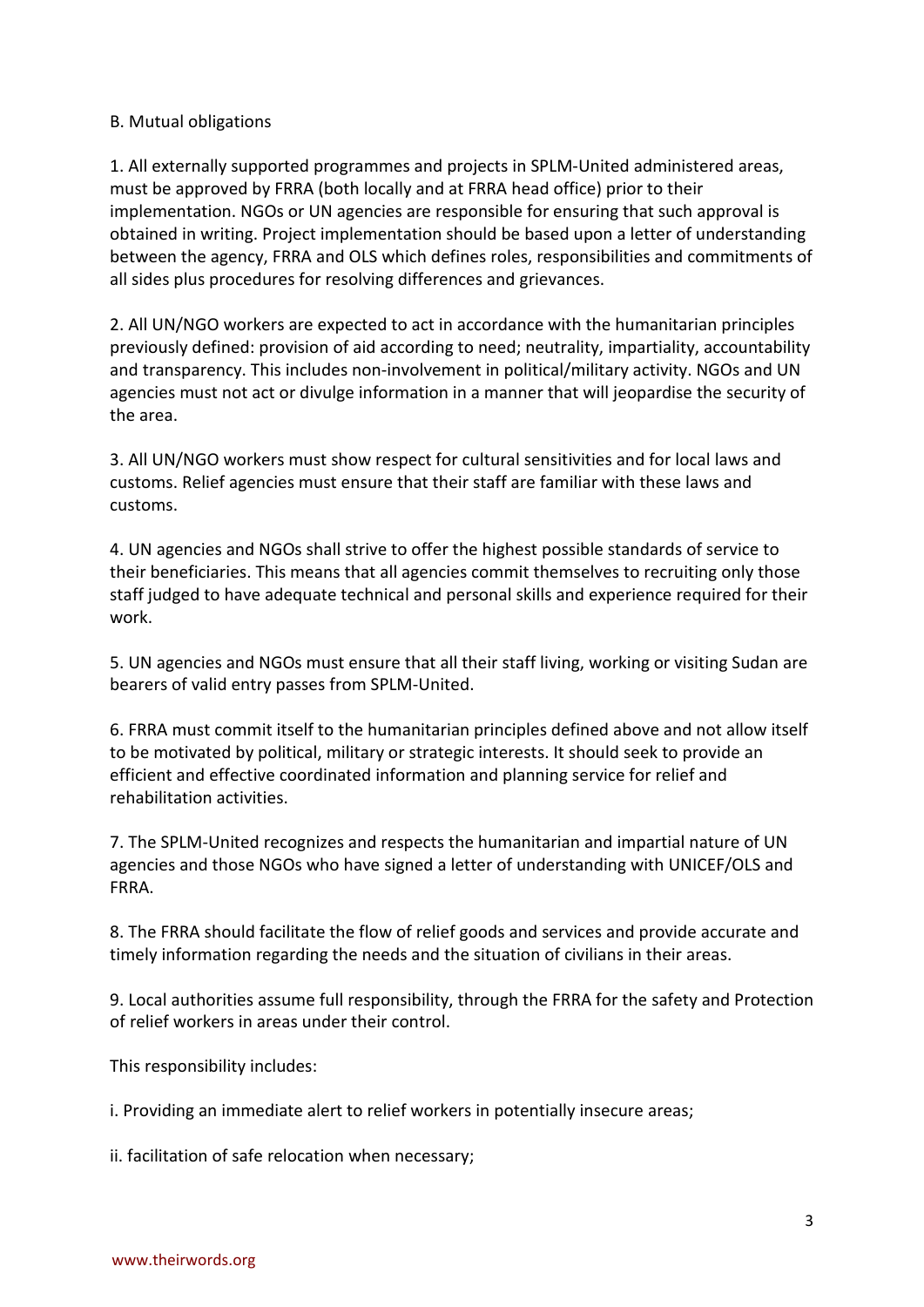iii. protection from any form of threat harassment or hostility from any source;

Relief staff or agencies are not expected to pay for such protection either of themselves or of their property.

10. UN/NGO compounds should be respected as property of these institutions. Those living in these compounds have the right to privacy and compounds should only be entered with the permission of their residents. No military or political activity should take place in these compounds and no personnel bearing arms may enter them except when the safety of their residents is threatened.

C. Use of relief property and supplies

1. i. All UN/NGO property, including vehicles and property hired by UN/NGOs, is to be controlled and moved at the discretion of UN/NGOs or their agencies, unless such property is formally donated to another party.

Project agreements between NGOs, FRRA and UN/OLS should clearly define which assets will remain the property of the agency concerned and which are project assets which must remain in Sudan even when the agency concerned leaves temporarily or permanently.

ii. Those assets defined as agency assets remain the effective property of the agency at all times and may be removed whenever a project terminates or an agency withdraws from a location for whatever reason.

iii. Project assets are those which are for direct use by project beneficiaries or are integral to the running and sustainability of the project. These goods remain the property of UN/NGO until formally handed over to the FRRA or local communities and their leaders. Decisions regarding the distribution and use of such items should be made, whenever possible, jointly between NGOs and local authorities, under the auspices of the Joint Relief and Rehabilitation Committee following the humanitarian principles stated above.

2. UN and NGO flags are for exclusive use by these agencies.

3. UN and NGO staff will be allowed unrestricted access to their communication equipment and to exercise normal property rights. Except for emergencies, all messages should be written and recorded. Use of UN/NGO radios or other communication equipment will be limited to information on relief activities only. All messages will be in the English language. Operation shall be by a locally designated radio operator seconded and selected jointly by the local authorities and relief agencies. Whenever necessary, UN/NGO personnel will be allowed to transmit their own messages.

4. No armed or uniformed personnel is allowed to travel on UN/NGO vehicles: planes, boats or cars. This includes those vehicles contracted by UN/NGOs.

D. Employment of staff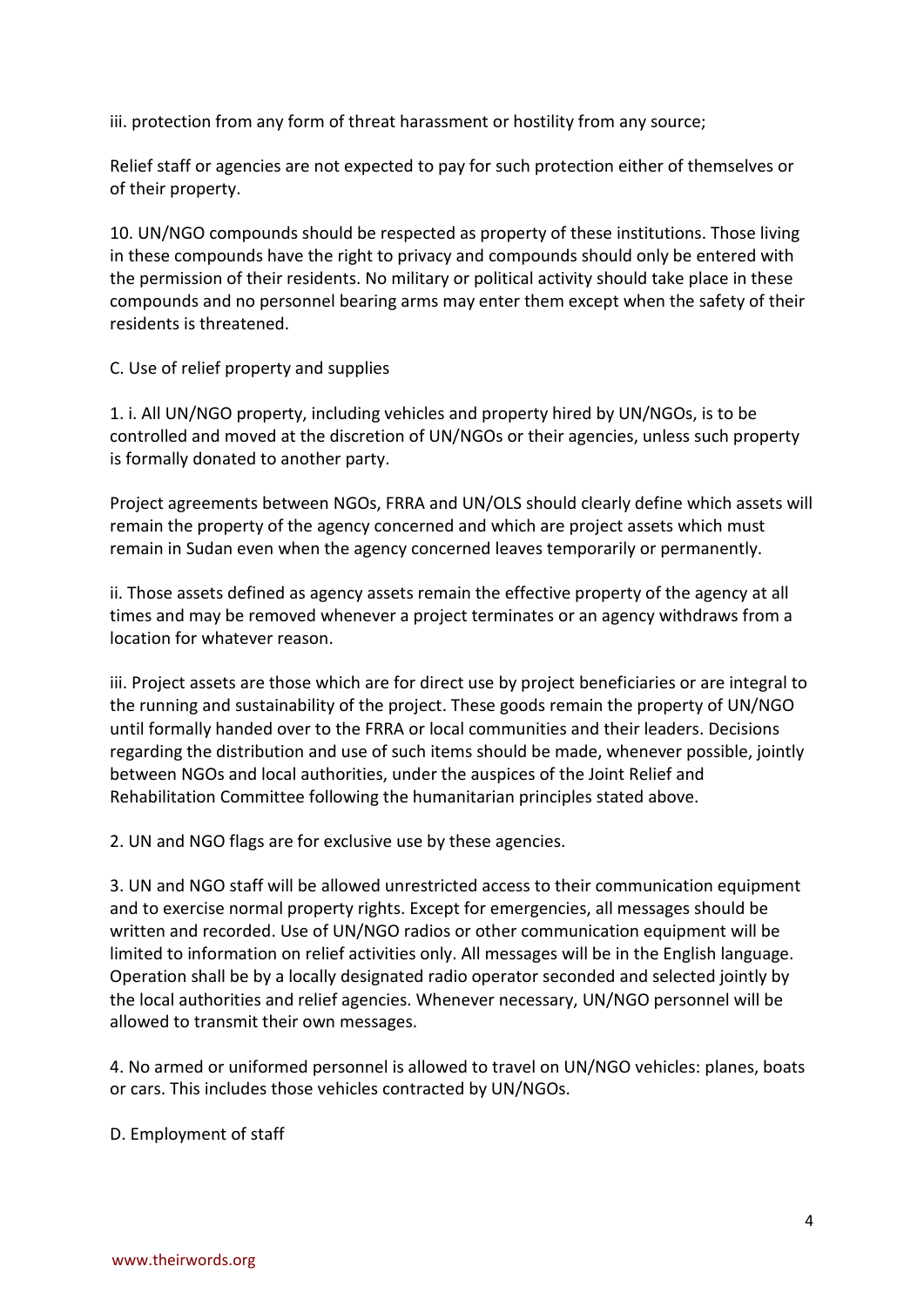1. All UN agencies and NGO have the right to hire their own staff as direct employees. These agencies should be encouraged to employ appropriately qualified and experienced Sudanese as part of a capacity building strategy.

2. In the cases of Sudanese staff seconded to an NGO supported project (e.g. health staff), appointments and dismissals are made by the local authority in consultation with the agency which is expected to support payment of that workers incentives. The number of workers to be supported must be agreed jointly. An NGO or a UN agency may ask the local authorities to withdraw seconded staff considered incompetent, dishonest or otherwise unsuitable for their jobs.

3. Local authorities should ensure that the Sudanese staff of UN/NGOs and, especially, those staff who receive special training programmes to upgrade and improve their skills are exempted, whenever possible, from military or other service so that they can contribute to the welfare of the civilian population.

E. Rents, taxes, licences, protection money

1. No UN/NGO should be expected to pay rent for buildings or areas which are part of their work, for example, offices or stores when they have built these buildings themselves or where they are donated by the local authority.

2. In the case of public buildings which are being rented by an NGO as living accommodation, a reasonable rent may be paid by the NGO/UN agency to the civil administration. Genuine efforts should be made to make moves towards standardization of these rents.

3. All OLS agencies shall be exempt from customs duties for supplies (including personal supplies) and equipment brought into Sudan. Any taxes to be paid will be agreed between the agency concerned and the local authority as part of the project agreement.

F. Implementation of this agreement

1. All signatories to this agreement must accept responsibility for ensuring that it is disseminated to all their officials and staff working in Sudan. It should also be publicized in public places in Sudan to ensure that local communities and beneficiaries understand its principles and rules.

2. UNICEF/OLS, together with the FRRA will be responsible for ensuring the holding of workshops and meetings in all key locations in which the principles and rules of this agreement are explained and discussed with all relevant personnel.

3. The FRRA is fully responsible for ensuring compliance with this agreement by the local authorities and communities.

4. Joint Relief and Rehabilitation Committees established in all relief centres and involving all relevant actors should meet together on a regular basis to plan, implement and monitor the delivery of humanitarian assistance. These committees will be regarded as the custodians of